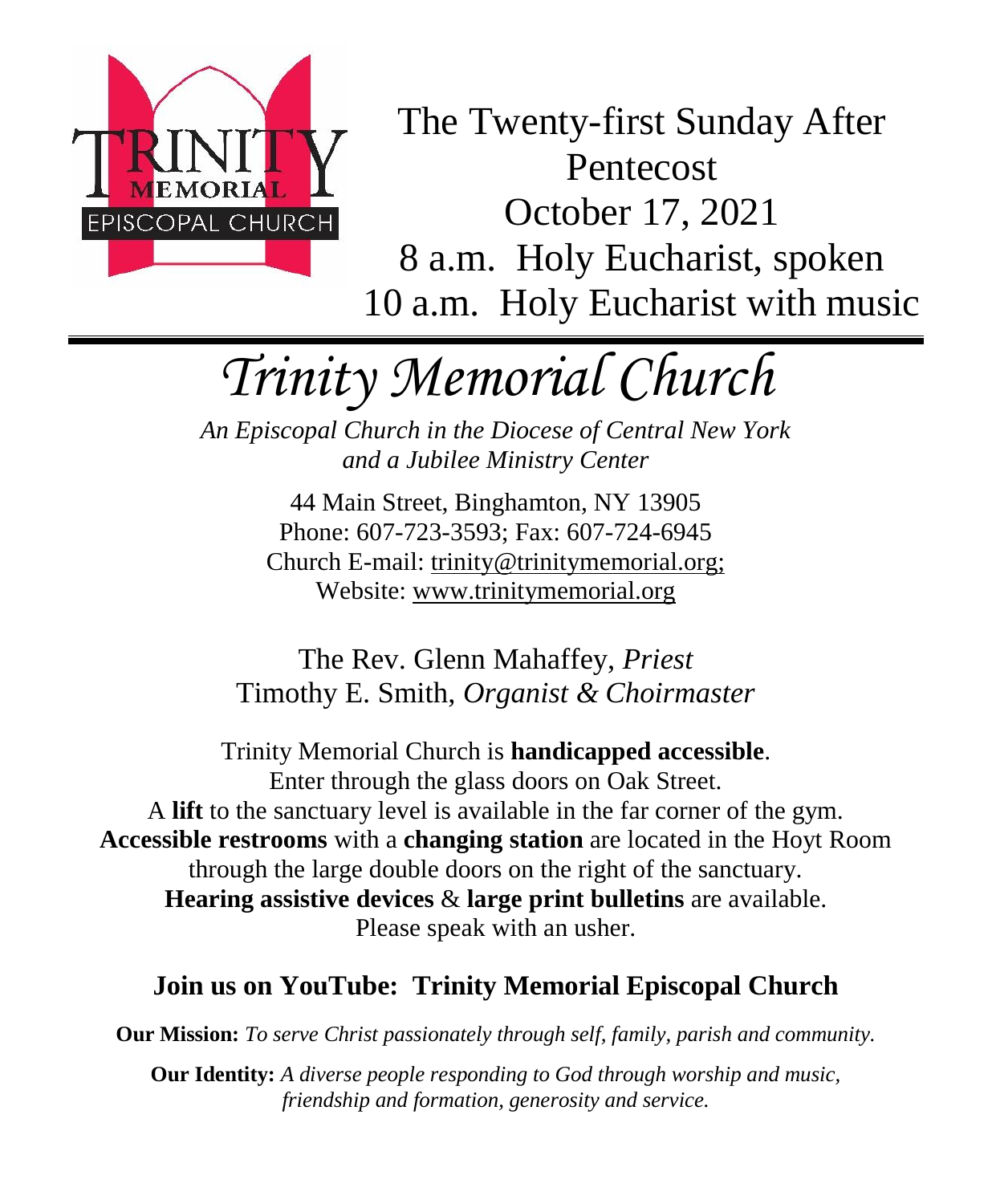### **The Gathering**

#### **Prelude** Chaconne in Eminor **Dietrich Buxtehude**

#### **Welcome and Announcements**

*Please note that the text in bold italics is said by the whole congregation and the hymns are found in the blue Hymnal 1982 in the pews.*

#### **Hymn 492 Sing Ye Faithful, Sing with Gladness** *Finnian*

#### **Opening Acclamation**

*Celebrant* Blessed be God, Father Son and Holy Spirit *People And blessed be God's kingdom, now and forever. Amen*

*Celebrant* Almighty God, to you all hearts are open, all desires known, and from you no secrets are hid: Cleanse the thoughts of our hearts by the inspiration of your Holy Spirit, that we may perfectly love you, and worthily magnify your holy Name; through Christ our Lord. *Amen***.**

#### **Gloria in Excelsis: Hymnal S-278** William Mathias

*.*

*Glory to God in the highest, and peace to his people on earth. Lord God, heavenly King, almighty God and Father, we worship you, we give you thanks, we praise you for your glory. Lord Jesus Christ, only Son of the Father, Lord God, Lamb of God, you take away the sin of the world: have mercy on us; you are seated at the right hand of the Father receive our prayer. For you alone are the Holy One, you alone are the Lord, you alone are the Most High, Jesus Christ, with the Holy Spirit, in the glory of God the Father. Amen.*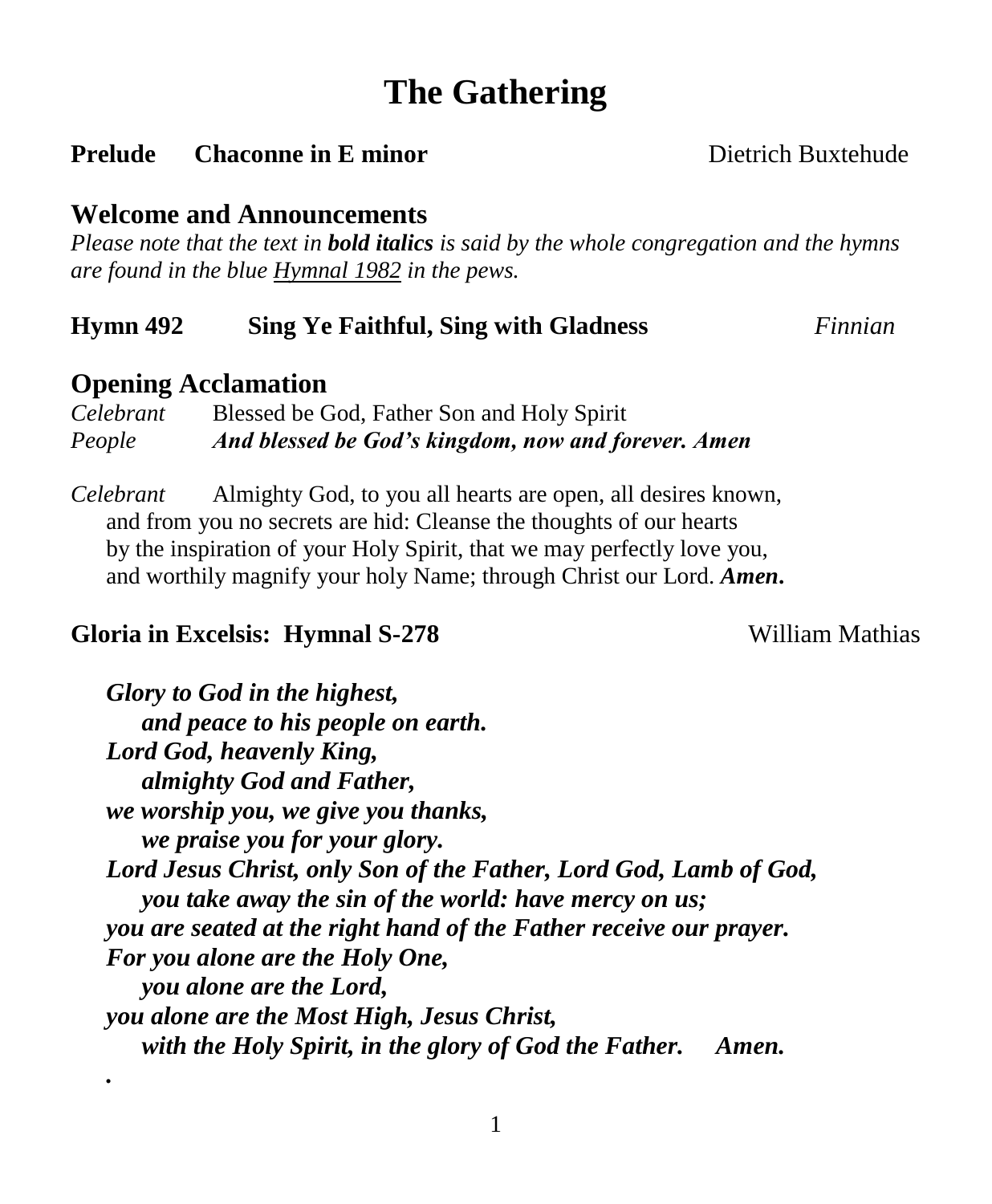#### **The Collect of the Day**

*Celebrant* The Lord be with you, *People And also with you. Celebrant* Let us pray

Almighty and everlasting God, in Christ you have revealed your glory among the nations: Preserve the works of your mercy, that your Church throughout the world may persevere with steadfast faith in the confession of your Name; through Jesus Christ our Lord, who lives and reigns with you and the Holy Spirit, one God, for ever and ever. *Amen.*

### **The Word of the Lord**

### **The First Reading: Isaiah 53:4-12**

Surely he has borne our infirmities and carried our diseases; yet we accounted him stricken, struck down by God, and afflicted.

But he was wounded for our transgressions, crushed for our iniquities;

upon him was the punishment that made us whole, and by his bruises we are healed.

All we like sheep have gone astray; we have all turned to our own way,

and the LORD has laid on him the iniquity of us all.

He was oppressed, and he was afflicted, yet he did not open his mouth;

like a lamb that is led to the slaughter, and like a sheep that before its shearers is silent, so he did not open his mouth.

By a perversion of justice he was taken away. Who could have imagined his future?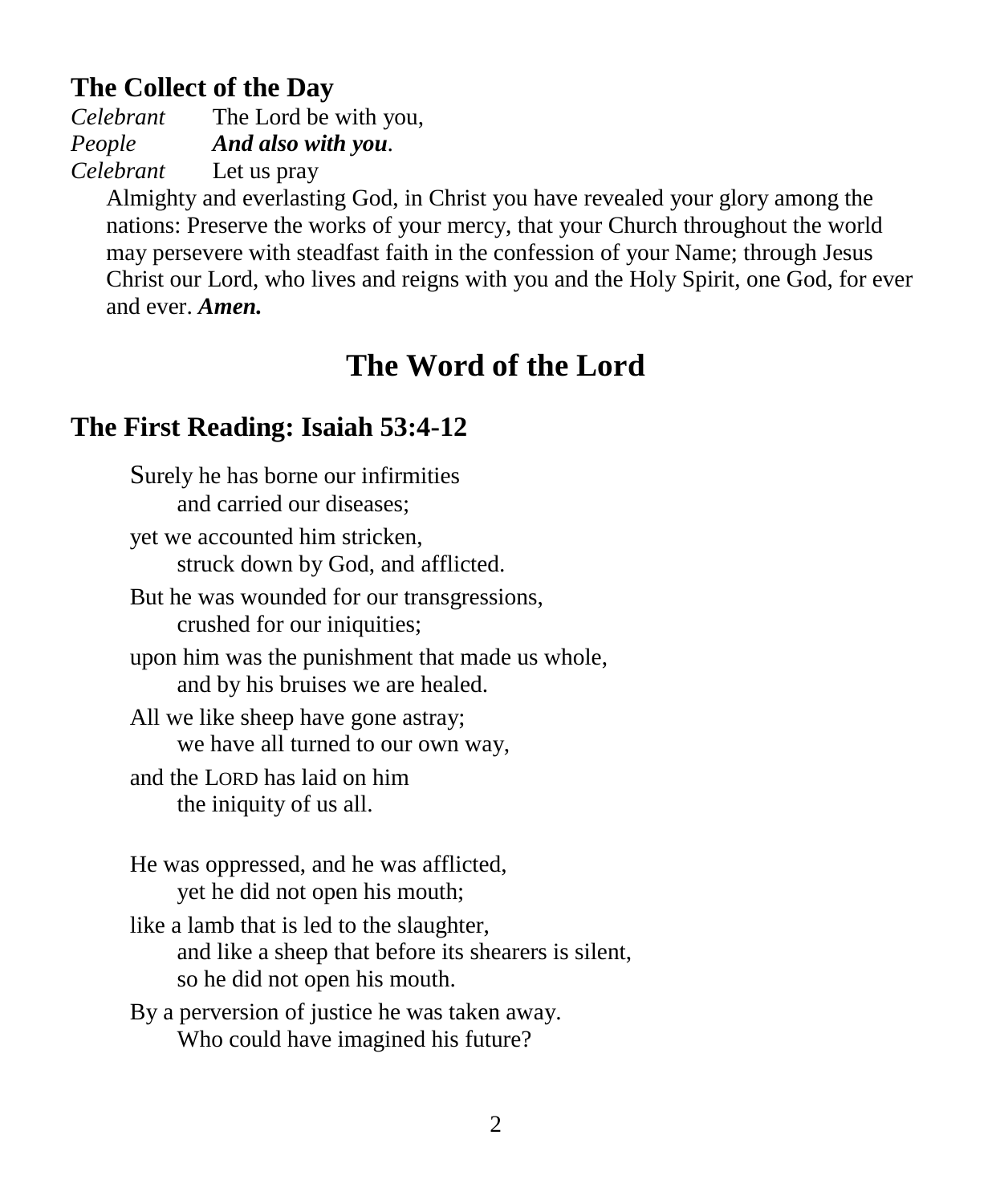|        | For he was cut off from the land of the living,<br>stricken for the transgression of my people.                                                       |                         |
|--------|-------------------------------------------------------------------------------------------------------------------------------------------------------|-------------------------|
|        | They made his grave with the wicked<br>and his tomb with the rich,                                                                                    |                         |
|        | although he had done no violence,<br>and there was no deceit in his mouth.                                                                            |                         |
|        | Yet it was the will of the LORD to crush him with pain.                                                                                               |                         |
|        | When you make his life an offering for sin,<br>he shall see his offspring, and shall prolong his days;                                                |                         |
|        | through him the will of the LORD shall prosper.<br>Out of his anguish he shall see light;                                                             |                         |
|        | he shall find satisfaction through his knowledge.<br>The righteous one, my servant, shall make many righteous,<br>and he shall bear their iniquities. |                         |
|        | Therefore I will allot him a portion with the great,<br>and he shall divide the spoil with the strong;                                                |                         |
|        | because he poured out himself to death,<br>and was numbered with the transgressors;                                                                   |                         |
|        | yet he bore the sin of many,<br>and made intercession for the transgressors.                                                                          |                         |
| Lector | The Word of the Lord                                                                                                                                  | People Thanks be to God |

8:00 a.m. **Psalm 91:9-16** Read the Psalm

10:00 a.m. **Psalm 91:9-16** Please sing the Refrain after verses 10, 12, 14, 16 Thom Robertson



- 9 Because you have made the LORD your refuge, and the Most High your habitation,
- 10 There shall no evil happen to you, neither shall any plague come near your dwelling. *Refrain*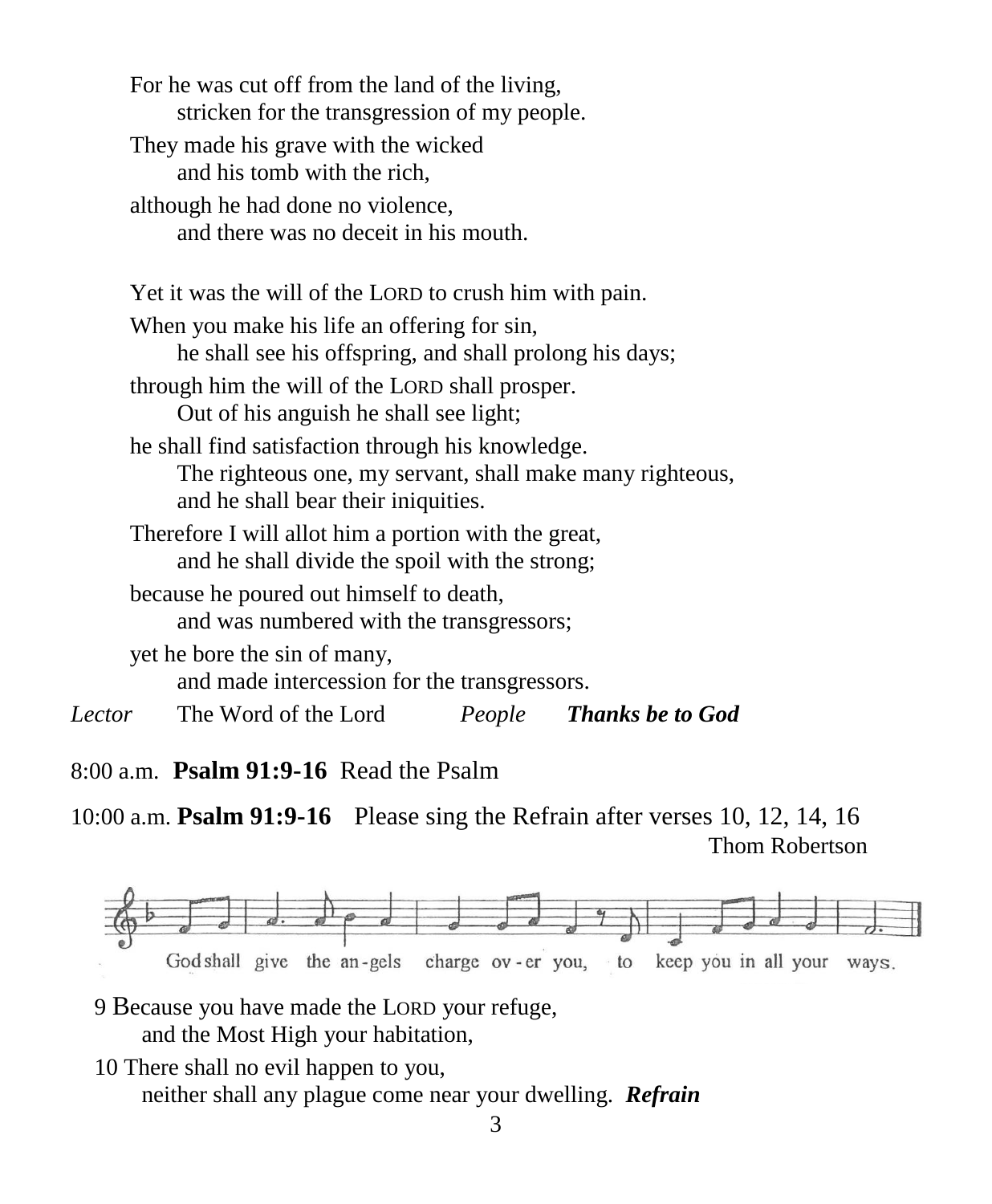

Every high priest chosen from among mortals is put in charge of things pertaining to God on their behalf, to offer gifts and sacrifices for sins. He is able to deal gently with the ignorant and wayward, since he himself is subject to weakness; and because of this he must offer sacrifice for his own sins as well as for those of the people. And one does not presume to take this honor, but takes it only when called by God, just as Aaron was.

So also Christ did not glorify himself in becoming a high priest, but was appointed by the one who said to him,

"You are my Son, today I have begotten you"; as he says also in another place,

"You are a priest forever, according to the order of Melchizedek." In the days of his flesh, Jesus offered up prayers and supplications, with loud cries and tears, to the one who was able to save him from death, and he was heard because of his reverent submission. Although he was a Son, he learned obedience through what he suffered; and having been made perfect, he became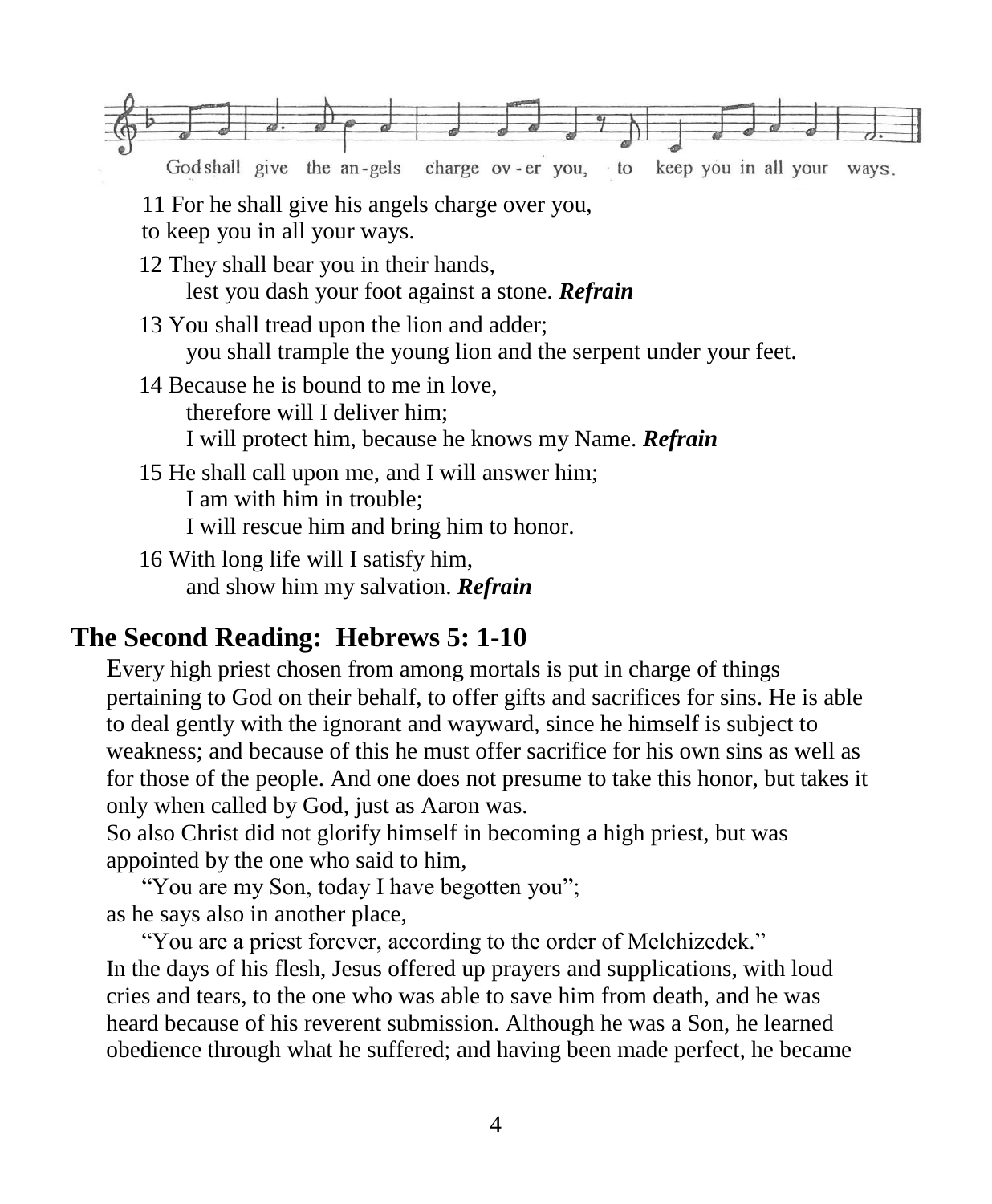the source of eternal salvation for all who obey him, having been designated by God a high priest according to the order of Melchizedek.

*Lector* The Word of the Lord *People Thanks be to God.*

#### **Hymn 426 Many and Great, O God, Are Thy Works** *Dakota*

#### **The Gospel**

*Celebrant* The Holy Gospel of our Lord Jesus Christ according to Mark. *People Glory to you, Lord Christ.*

#### **Mark 10:35-45**

James and John, the sons of Zebedee, came forward to Jesus and said to him, "Teacher, we want you to do for us whatever we ask of you." And he said to them, "What is it you want me to do for you?" And they said to him, "Grant us to sit, one at your right hand and one at your left, in your glory." But Jesus said to them, "You do not know what you are asking. Are you able to drink the cup that I drink, or be baptized with the baptism that I am baptized with?" They replied, "We are able." Then Jesus said to them, "The cup that I drink you will drink; and with the baptism with which I am baptized, you will be baptized; but to sit at my right hand or at my left is not mine to grant, but it is for those for whom it has been prepared."

When the ten heard this, they began to be angry with James and John. So Jesus called them and said to them, "You know that among the Gentiles those whom they recognize as their rulers lord it over them, and their great ones are tyrants over them. But it is not so among you; but whoever wishes to become great among you must be your servant, and whoever wishes to be first among you must be slave of all. For the Son of Man came not to be served but to serve, and to give his life a ransom for many."

| Celebrant     | The Gospel of the Lord | People | <b>Praise to you, Lord Christ</b> |
|---------------|------------------------|--------|-----------------------------------|
| <b>Sermon</b> |                        |        | The Rev. Glenn Mahaffey           |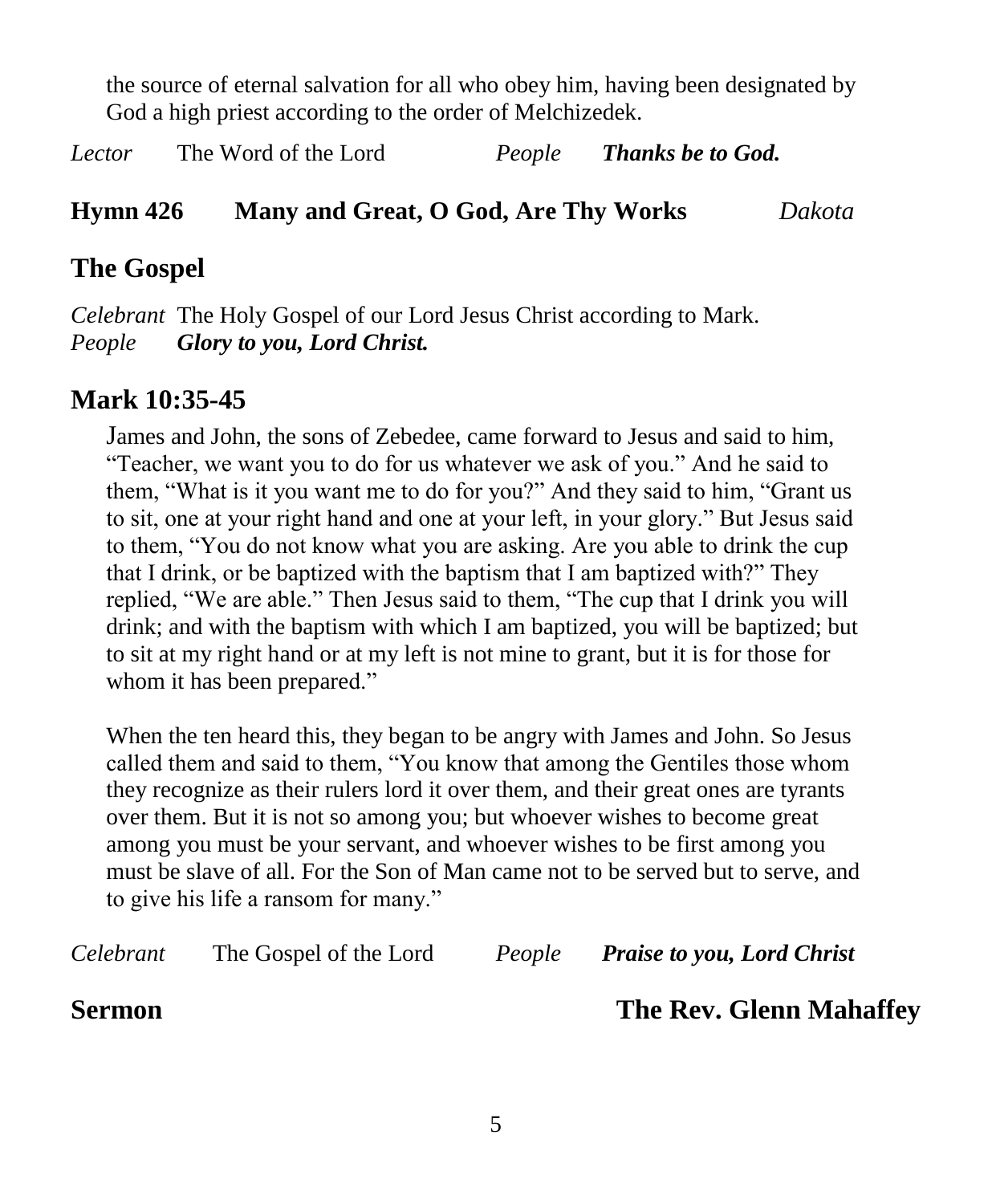#### **The Nicene Creed**

*We believe in one God, the Father, the Almighty, maker of heaven and earth, of all that is, seen and unseen.*

*We believe in one Lord, Jesus Christ, the only Son of God, eternally begotten of the Father, God from God, Light from Light, true God from true God, begotten, not made, of one Being with the Father. Through him all things were made. For us and for our salvation he came down from heaven: by the power of the Holy Spirit he became incarnate from the Virgin Mary, and was made man. For our sake he was crucified under Pontius Pilate; he suffered death and was buried. On the third day he rose again in accordance with the Scriptures; he ascended into heaven and is seated at the right hand of the Father. He will come again in glory to judge the living and the dead, and his kingdom will have no end.*

*We believe in the Holy Spirit, the Lord, the giver of life, who proceeds from the Father and the Son. With the Father and the Son he is worshiped and glorified. He has spoken through the Prophets. We believe in one holy catholic and apostolic Church. We acknowledge one baptism for the forgiveness of sins. We look for the resurrection of the dead, and the life of the world to come. Amen.*

**Orison** Lift Thine Eyes (*Elijah*) Felix Mendelssohn

#### **The Prayers of the People:**

*The Worship Leader and People pray responsively*

Almighty and most merciful Father, you have called us to be your people through the grace of Jesus Christ, fill us with your Holy Spirit and strengthen us on the journey you have set before us in this world. This is my prayer. *This is our prayer.*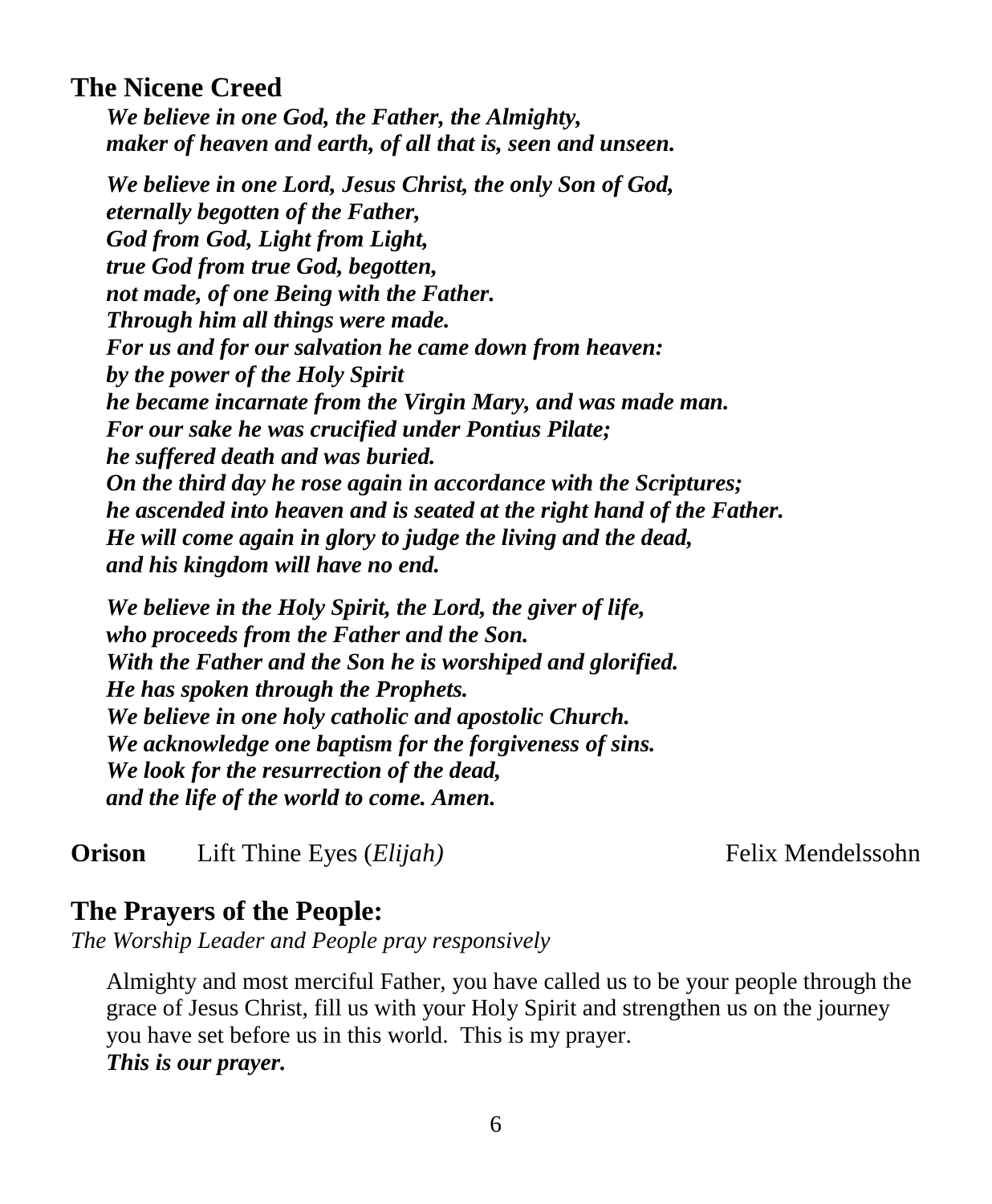Almighty God, we pray for your Holy Church throughout the world. We pray that you would lead and inspire Michael, our Presiding Bishop and DeDe, our Bishop, Glenn our Priest, and all lay ministers of this congregation. Quicken the heart of your church O Lord to meet the needs of this world, this is my prayer.

#### *This is our prayer.*

Almighty and most merciful God, we pray that you would lead Joe, our President and all who hold authority in our country, in our state and in our community, into the ways of peace, that together we may work to create a society that is known by its integrity and justice, this is my prayer.

#### *This is our prayer.*

Lord, we lift to you those who suffer because of destructive weather, floods, droughts and fires, and those who are victims of this ongoing pandemic. We pray you would give them strength and courage to face the days ahead with hope, that they may not be overcome with despair. This is my prayer. *This is our prayer.*

O Lord, we pray for the poor, those who suffer from mental illness, those who suffer from addictions and compulsions beyond their control, and especially for the sick and those who have asked our prayers, Emma Bensen; Jaime; Katelyn; Michael Abbott Copeland; Barbara; John & Marcy Keeler; Rudy; Sharon; Nancy Campbell; Andrew & Mary; Ruth Jacobs; Colleen; Wafa; Rebecca & Chris Seager; Michael Lawler; Ida Fernandes; Terry Burke, Thomas Muscatello, Monty; Michelle; and Chris. . . . are there others? *Please share your prayers silently or aloud.* We pray also that you would protect those who treat Covid patients, this is my prayer. *This is our prayer.* 

We thank you O Lord, for the lives of those who are celebrating birthdays: Carolyn Blake, Lucas Dupree, Sidney Dement and Church Griffith and for Jeff and Robin Fellows who celebrate their  $25<sup>th</sup>$  anniversary today .... are there other thanksgivings? *Please share your prayers silently or aloud.* This is my prayer. *This is our prayer.* 

Rest eternal grant to those who have gone through the portal of death and become a part of your saints triumphant, we remember especially Cindy Kuhnen, who recently died, and Barbara J. & Harold R. Evans, Jr; Katherine K. & Warren D. Jennings, Sr.; Mary S. and Harold R. Evans, Sr. **. . . . .**are there others? *Please share your prayers*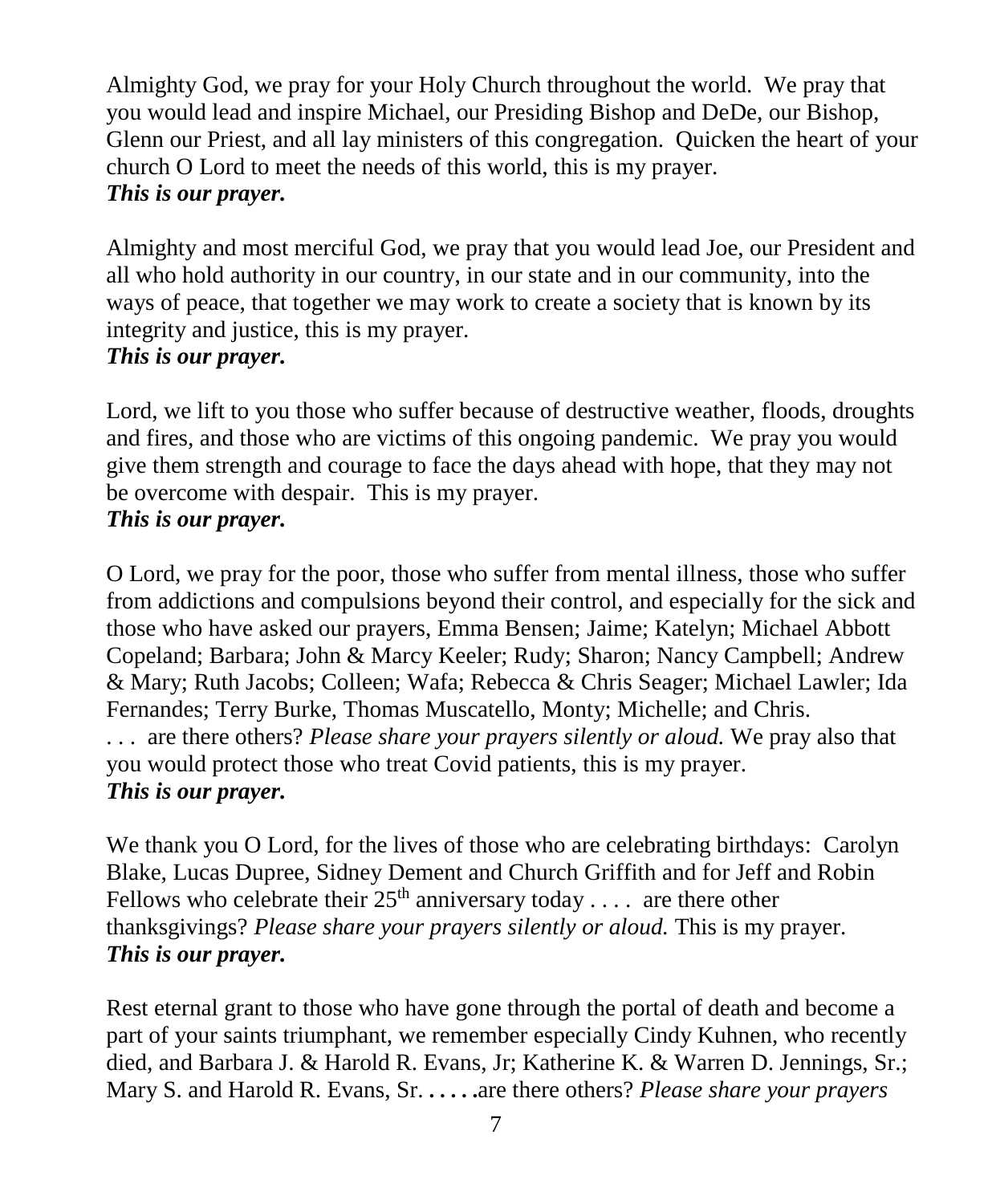*silently or aloud.* Let light perpetual shine upon them O Lord, and may their souls and the souls of all the faithful departed through the mercy of God rest in peace. This is my prayer. *This is our prayer.* 

*The celebrant adds a concluding collect*  Let us confess our sins against God and our neighbor.

*God of all mercy, we confess that we have sinned against you, opposing your will in our lives. We have denied your goodness in each other, in ourselves, and in the world you have created. We repent of the selfishness that enslaves us, the selfcentered acts we have done, and those done on our behalf. Forgive, restore, and strengthen us through our Savior Jesus Christ, that we may abide in your love and serve only your will. Amen*

#### **Absolution**

May the Almighty and most merciful Lord grant you absolution and remission of all your sins, true repentance, amendment of life and the grace and consolation of God's Holy Spirit. *Amen*

#### **Renewal of Wedding Vows**

#### **The Peace**

### **The Holy Communion**

**Offertory I Sat Down Under His Shadow** Edward Bairstow *I sat down under his shadow with great delight, and his fruit was sweet to my taste. He brought me to the banqueting house, and his banner over me was love.*

**Presentation Hymn 483**, stanzas 1 & 2 *St. Magnus The head that once was crowned with thorns is crowned with glory now; A royal diadem adorns the mighty victor's brow. The highest place that heaven afford is his, is his by right, The King of kings, and Lord of lords, and heaven's eternal light!*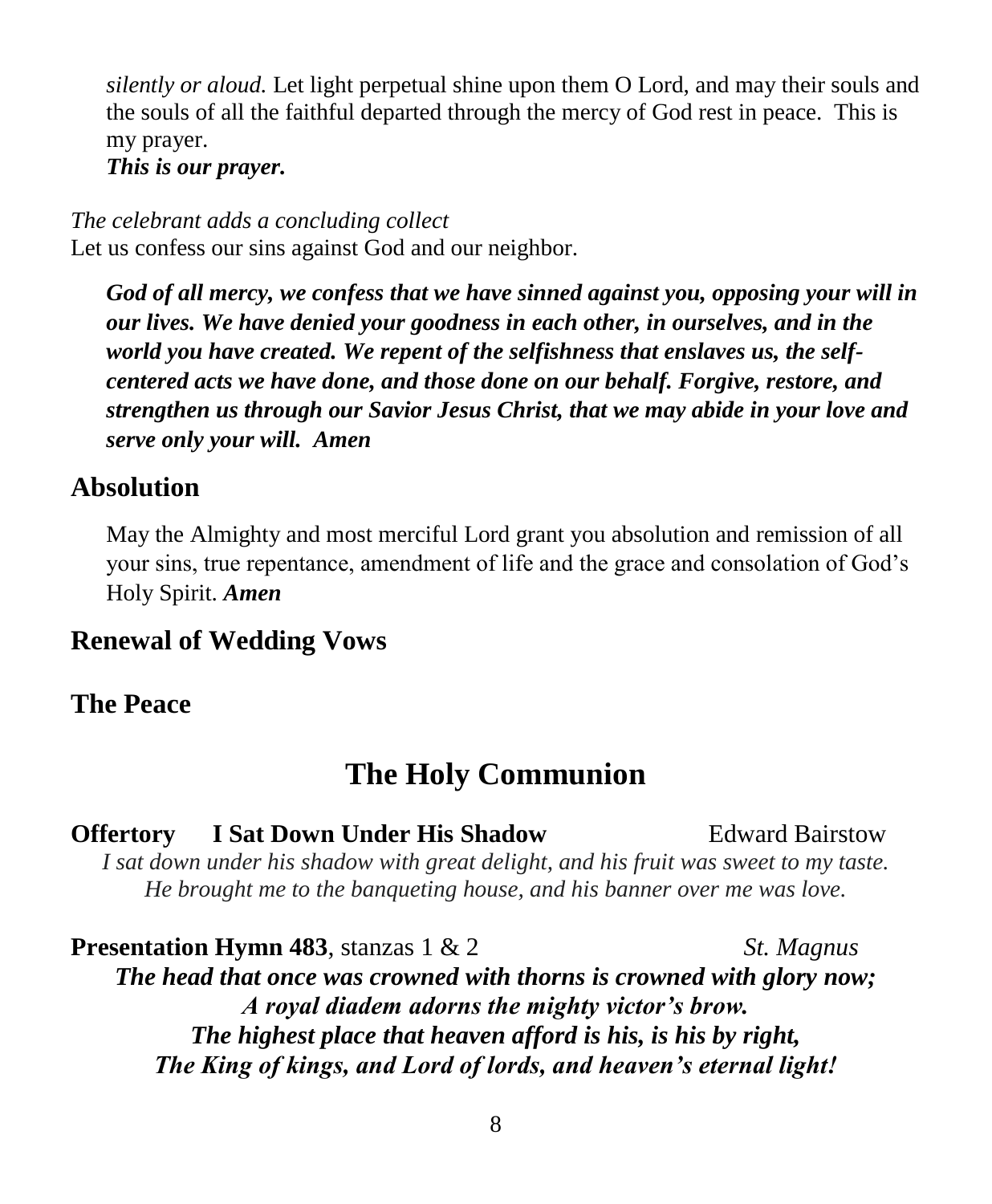#### **A Great Thanksgiving**

*Celebrant* The Lord be with you.

*People And also with you***.**

*Celebrant* Lift up your hearts.

*People We lift them to the Lord.*

*Celebrant* Let us give thanks to the Lord our God.

*People It is right to give our thanks and praise.*

#### *Celebrant*

It is right, and a good and joyful thing, always and everywhere to give thanks to you, Father Almighty, Creator of heaven and earth.

For you are the source of light and life; you made us in your image, and called us to new life in Jesus Christ our Lord.

Therefore we praise you, joining our voices with Angels and Archangels and with all the company of heaven, who for ever sing this hymn to proclaim the glory of your Name:

#### **Sanctus S-128** William Mathias

*Holy, holy, holy Lord, God of power and might, heaven and earth are full of your glory. Hosanna in the highest. Blessed is he who comes in the name of the Lord. Hosanna in the highest***.** 

#### *Then the Celebrant continues*

We give thanks to you, O God, for the goodness and love which you have made known to us in creation; in the calling of Israel to be your people; in your Word spoken through the prophets; and above all in the Word made flesh, Jesus, your Son. For in these last days you sent him to be incarnate from the Virgin Mary, to be the Savior and Redeemer of the world. In him, you have delivered us from evil, and made us worthy to stand before you. In him, you have brought us out of error into truth, out of sin into righteousness, out of death into life.

On the night before he died for us, our Lord Jesus Christ took bread; and when he had given thanks to you, he broke it, and gave it to his disciples, and said, "Take, eat: This is my Body, which is given for you. Do this for the remembrance of me."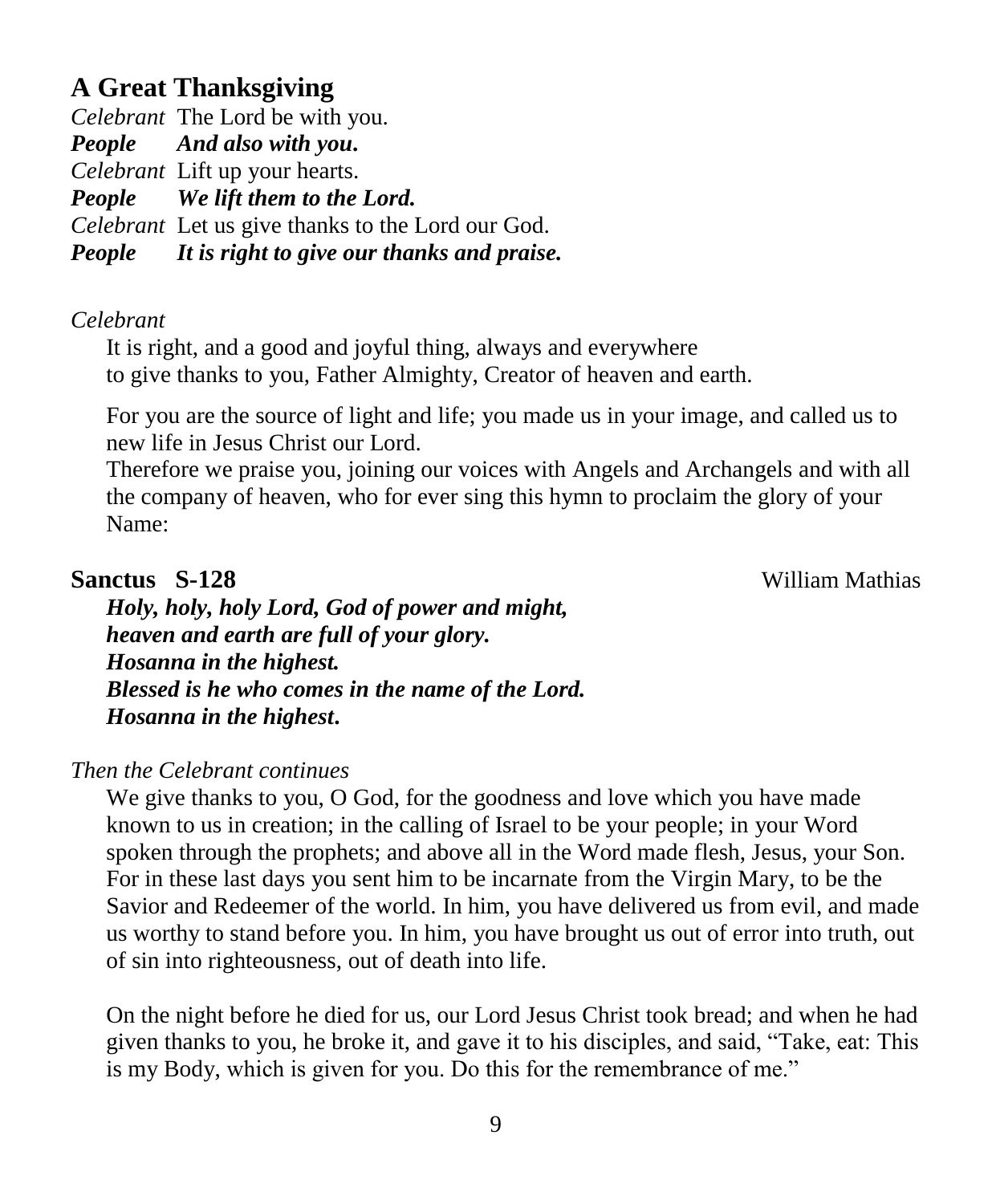After supper he took the cup of wine; and when he had given thanks, he gave it to them, and said, "Drink this, all of you: This is my Blood of the new Covenant, which is shed for you and for many for the forgiveness of sins. Whenever you drink it, do this for the remembrance of me."

Therefore, according to his command, O Father, *Celebrant and People We remember his death, We proclaim his resurrection, We await his coming in glory;*

#### *The Celebrant continues*

And we offer our sacrifice of praise and thanksgiving to you, O Lord of all; presenting to you, from your creation, this bread and this wine. We pray you, gracious God, to send your Holy Spirit upon these gifts that they may be the Sacrament of the Body of Christ and his Blood of the new Covenant. Unite us to your Son in his sacrifice, that we may be acceptable through him, being sanctified by the Holy Spirit. In the fullness of time, put all things in subjection under your Christ, and bring us to that heavenly country where, with all your saints, we may enter the everlasting heritage of your sons and daughters; through Jesus Christ our Lord, the firstborn of all creation, the head of the Church, and the author of our salvation.

By him, and with him, and in him, in the unity of the Holy Spirit all honor and glory is yours, Almighty Father, now and for ever. *AMEN***.**

And now, as our Savior Christ has taught us, we are bold to say, *Our Father, who art in heaven, hallowed be thy Name, thy kingdom come, thy will be done, on earth as it is in heaven. Give us this day our daily bread. And forgive us our trespasses, as we forgive those who trespass against us. And lead us not into temptation, but deliver us from evil. For thine is the kingdom, and the power, and the glory, for ever and ever. Amen.*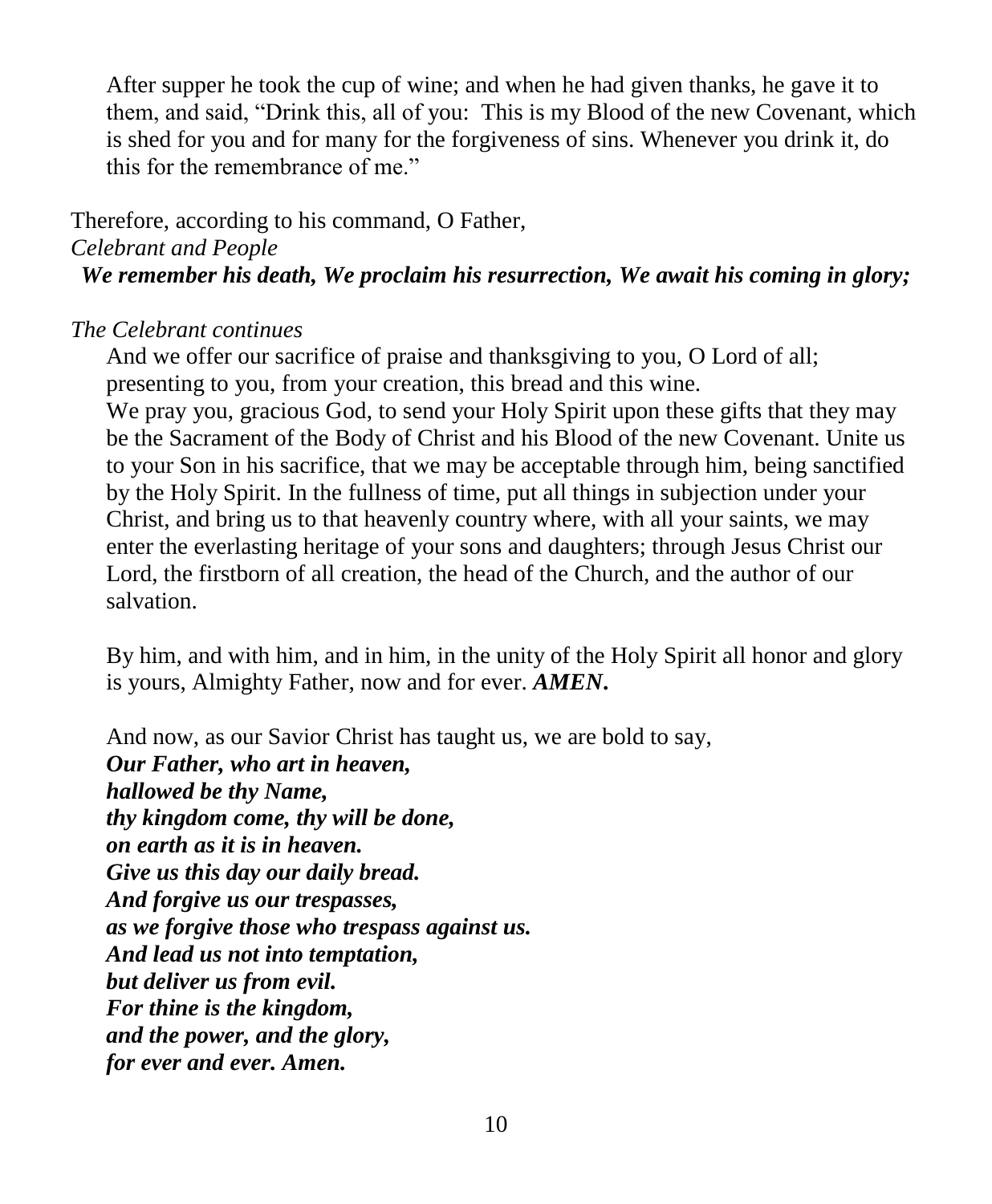### **The Breaking of the Bread**

#### **8:00 a.m.**

*Celebrant*: Christ our Passover is sacrificed for us *People: Therefore let us keep the feast.*

### **10:00 a.m. Fraction Anthem Christ Our Passover David Hurd** *Passover David Hurd*



#### **Ministration of Communion**

*Celebrant* The Gifts of God for the People of God. *All are welcome to receive Communion.*

*In order to provide the safest environment for our members, we are offering both bread and wine at the crossing rather than at the Altar rail. In this way we don't get people bunched up waiting for a place at the altar rail, and we don't have to kneel elbow to elbow with one another. Please see the article in the announcements for further information on this.*

*How you receive communion is completely up to you, depending on your comfort level. You may receive communion in any way you choose, it is your decision. If you choose to receive the bread only that is considered a full communion, the Episcopal Church does not insist that you receive the wine. If you choose to receive the wine, you may either sip from the large chalice that is offered or intinct the corner of your wafer in the small cup. You may even hand your wafer to the Eucharistic Minister and they will intinct the bread for you and either hand it back to you or place it on your tongue. You may also choose to receive a spiritual communion by saying a prayer to ask Jesus to live in your heart and mind as the Lord of your life.*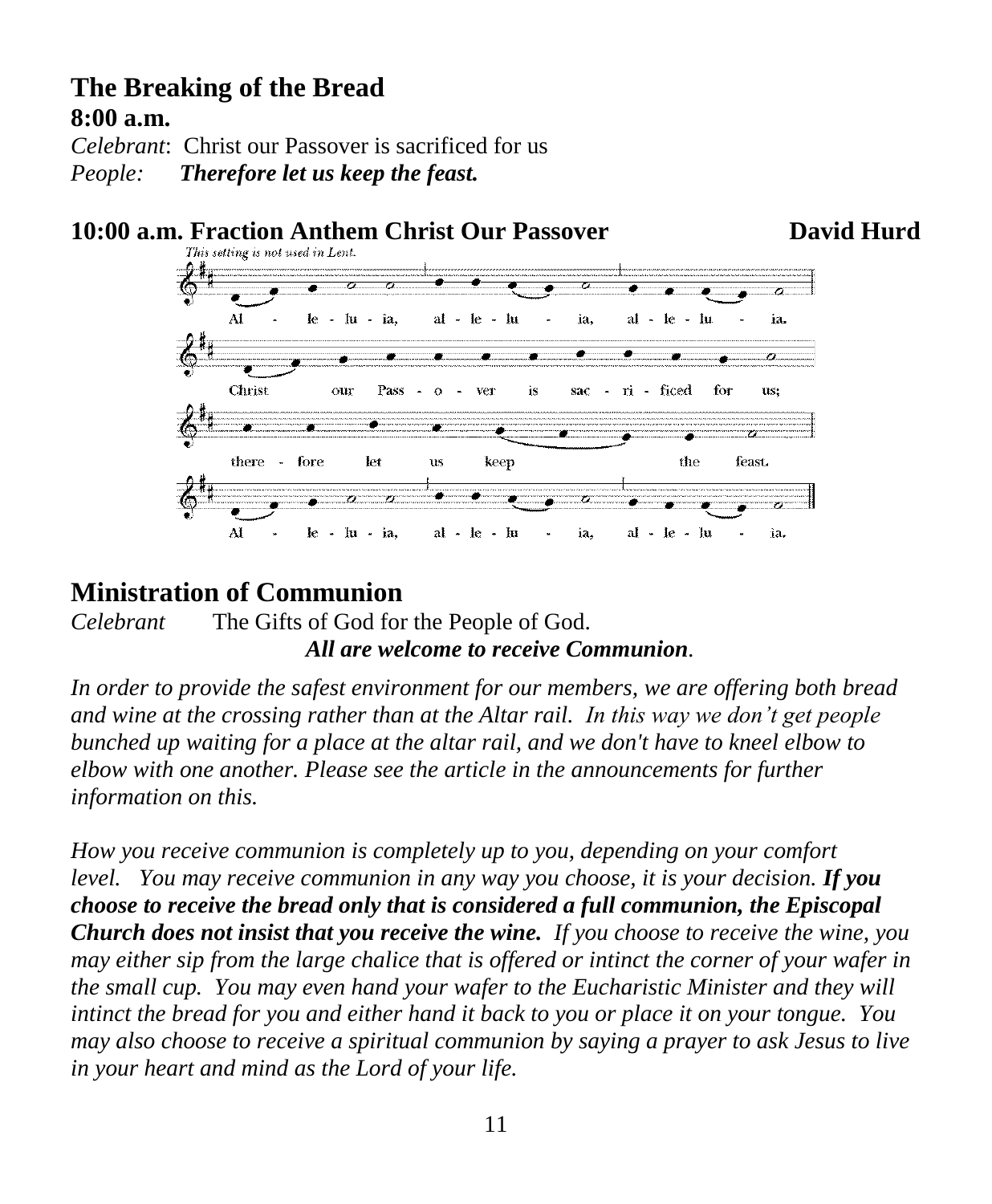#### *Celebrant*

The Gifts of God for the People of God.

#### **Hymn 338 Wherefore, O Father** *Lobet den Herren*

#### **Prayer of Thanksgiving**

*Celebrant and People God of abundance, you have fed us with the bread of life and cup of salvation; you have united us with Christ and one another; and you have made us one with all your people in heaven and on earth. Now send us forth in the power of your Spirit, that we may proclaim your redeeming love to the world and continue for ever in the risen life of Christ our Savior. Amen.*

#### **Blessing**

The peace of God, which passes all human understanding, keep your hearts and minds in the knowledge and love of God, and of Jesus Christ his Son, our Lord, and the blessing of God almighty, Father, Son and Holy Spirit be among you and remain with you this day and always. *Amen*

#### **Hymn 495 Hail! Thou once despised Jesus** *In Babilone*

#### **Dismissal**

*Celebrant* : Alleluia! Alleluia! Let us go in peace to love and serve the Lord. *People: Thanks be to God! Alleluia! Alleluia!*

**Postlude Cum Sancto Spiritu** *(Gloria)* Antonio Vivaldi *With the Holy Spirit, in the glory of God the Father. Amen.*

*Please be seated for the Postlude.*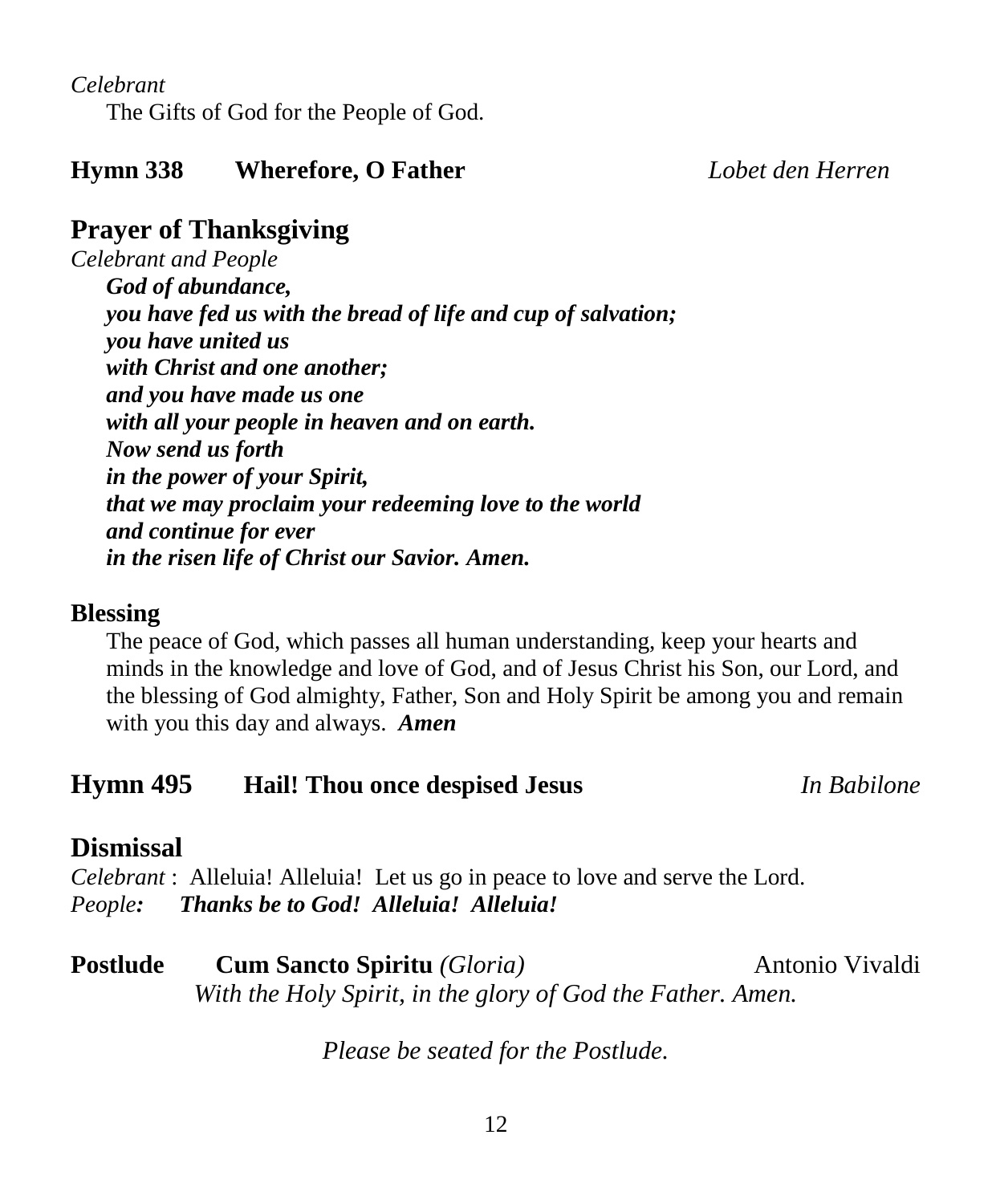According to CDC guidance we ask you to wear your mask and social distance whether vaccinated or not while at Trinity!! We are caring for your safety so Coffee Hour is suspended for the next few weeks.

### **ANNOUNCEMENTS**

### *LIVE streaming*

*The Twenty-first Sunday after Pentecost***,** October 17, 2021 at 10 a.m. [YouTube:](https://bit.ly/trinitybinghamton) [bit.ly/trinitybinghamton](https://bit.ly/trinitybinghamton)

### *Calendar*

- ➢ Monday, October 18 at 6:30 p.m.: Virtual Vestry Meeting
- ➢ Office Hours: 9- 12 p.m. October 19
- ➢ Wednesday, October 20, 10:00 a.m.: Virtual Staff Meeting
- ➢ Thursday, October 21, 7:00 p.m.: Pickelball-new people welcome
- ➢ Sunday, October 24, 8 a.m. and 10 a.m.: Holy Eucharist

#### ➢ **The Beethoven Circle-Madrigal Choir of Binghamton**

The concert will be performed at Trinity Memorial Episcopal Church in Binghamton on Sunday, October 24⋅3:00 – 4:30 pm. No tickets needed-free of charge.

➢ Trinity Forum: 11:30 a.m. Trinity Forums in October will feature a two-part series, "Employing Refugees". **On October 17, Shelly Callahan**, Director of the Mohawk Valley Resource Center for Refugees ("The Center") in Utica will talk about the Chobani Yogurt Company's remarkable record of employing refugees. In advance of Ms. Callahan's talk, we recommend that you watch "Moving Humanity Forward", a 45-minute video describing the Chobani initiative. The link is: https://www.youtube.com/watch?v=A-okTN-bzbk. The following Sunday, **October 24, Mayra Garcia**, Executive Director & CEO of the American Civic Association in Binghamton, will talk about the ACA's work in finding jobs for refugees in the Southern Tier.

### *Stewardship*

We greatly appreciate your faithfulness to the mission and ministry of Trinity Memorial Church. Ways to give to Trinity:

- go to [www.trinitymemorial.org](http://www.trinitymemorial.org/) and give through our web site.
- Mail your contributions: Trinity Memorial Church, 44 Main St., Binghamton, NY 13905
- give to the Clergy Discretionary fund to help those in need. (same as above).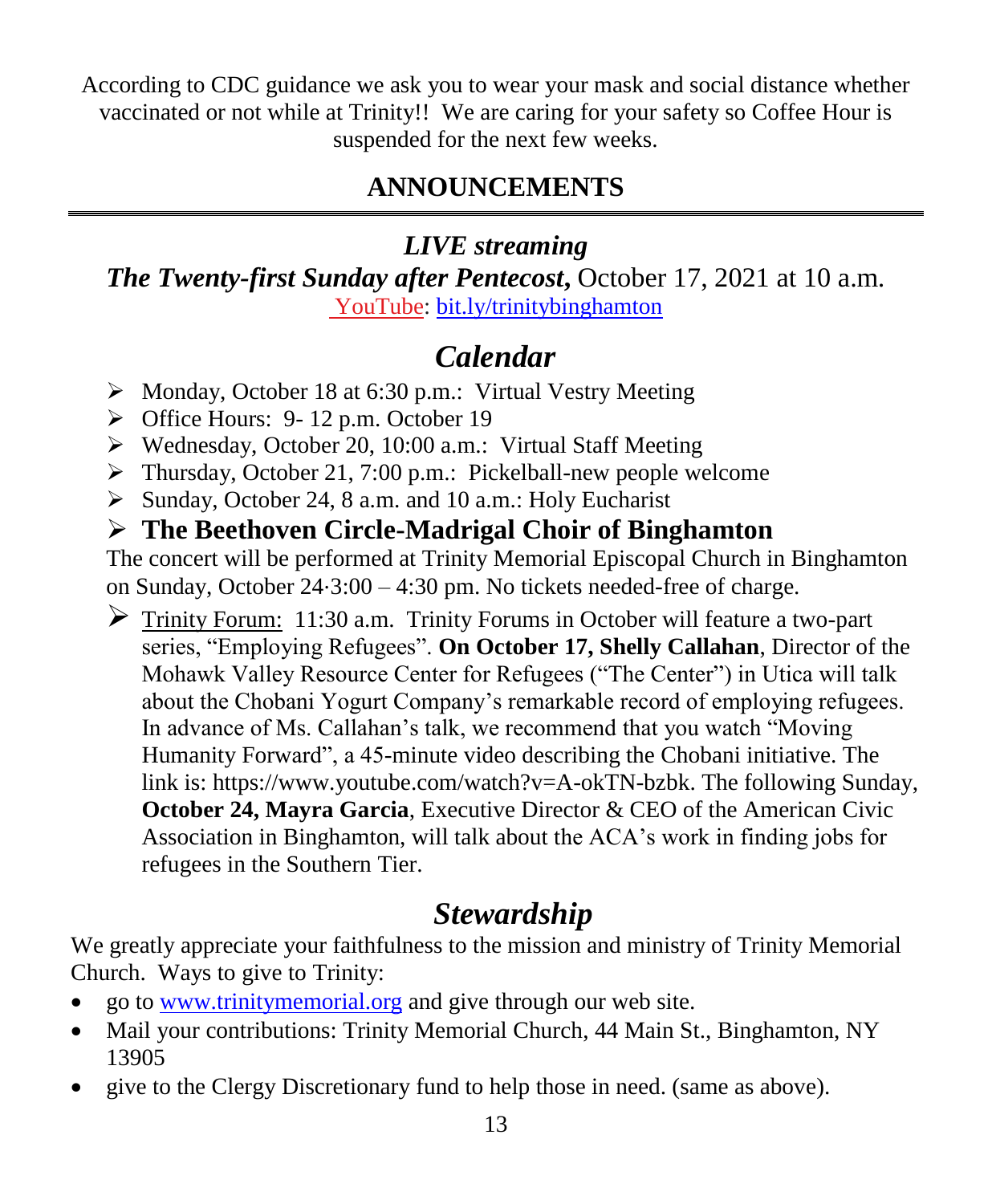| The Generosity Report reflects pledge activity as of October 11, 2021 |           |  |
|-----------------------------------------------------------------------|-----------|--|
| <b>Generosity Update</b>                                              |           |  |
| Required weekly contributions                                         | \$4,196   |  |
| Last week's contributions                                             | \$3,297   |  |
| Required year to date contributions                                   | \$172,022 |  |
| Contributions received year to date                                   | \$180,098 |  |
| Year to Date Difference                                               | \$8,076   |  |

## *Last Week's Outreach*

The Canteen Lunch on October 10 was prepared by Temple Concord. They made 40 lunches for 19 people and handed them out through the Gym door.

#### *All Saints Sunday*

#### *November 7, 2021*

On Sunday, November 7 we will remember your loved one whether recently passed away or who has passed away in the past. To participate please send the name of the person you wish to remember to the Office by Monday, November 1.

#### **PRAYER LIST**

*Please keep the following in your daily prayers.*

**Pray for our church:** For Justin, archbishop of Canterbury; for Michael, presiding bishop; DeDe, our bishop; Glenn, our priest;

Pray for the people of Church of Our Savior, Syracuse; and

the people of Epiphany Episcopal Church, Trumansburg;

Pray for the people of Misión San Lucas Evangelista in San Miguel and their lay missioners, Mario and Francisca Peraza and their seminarian, Ernesto Velasco in our companion diocese of El Salvador.

Pray for the people of the Diocese of North Carolina;

Pray for the people of the Anglican Church of the Province of West Indies;

Pray for patience, provision, protection and peace during the coronavirus crisis;

Pray for our Jubilee Center; the people, wardens, vestry, and staff of this church.

Pray for the world, especially for those who are enduring deadly storms and fires,

especially those in Haiti, those in Louisiana and New Jersey, the innocents who are caught in the midst of conflict, especially in Afghanistan.

#### **Pray for those who have died:** Cindy Kuhnen